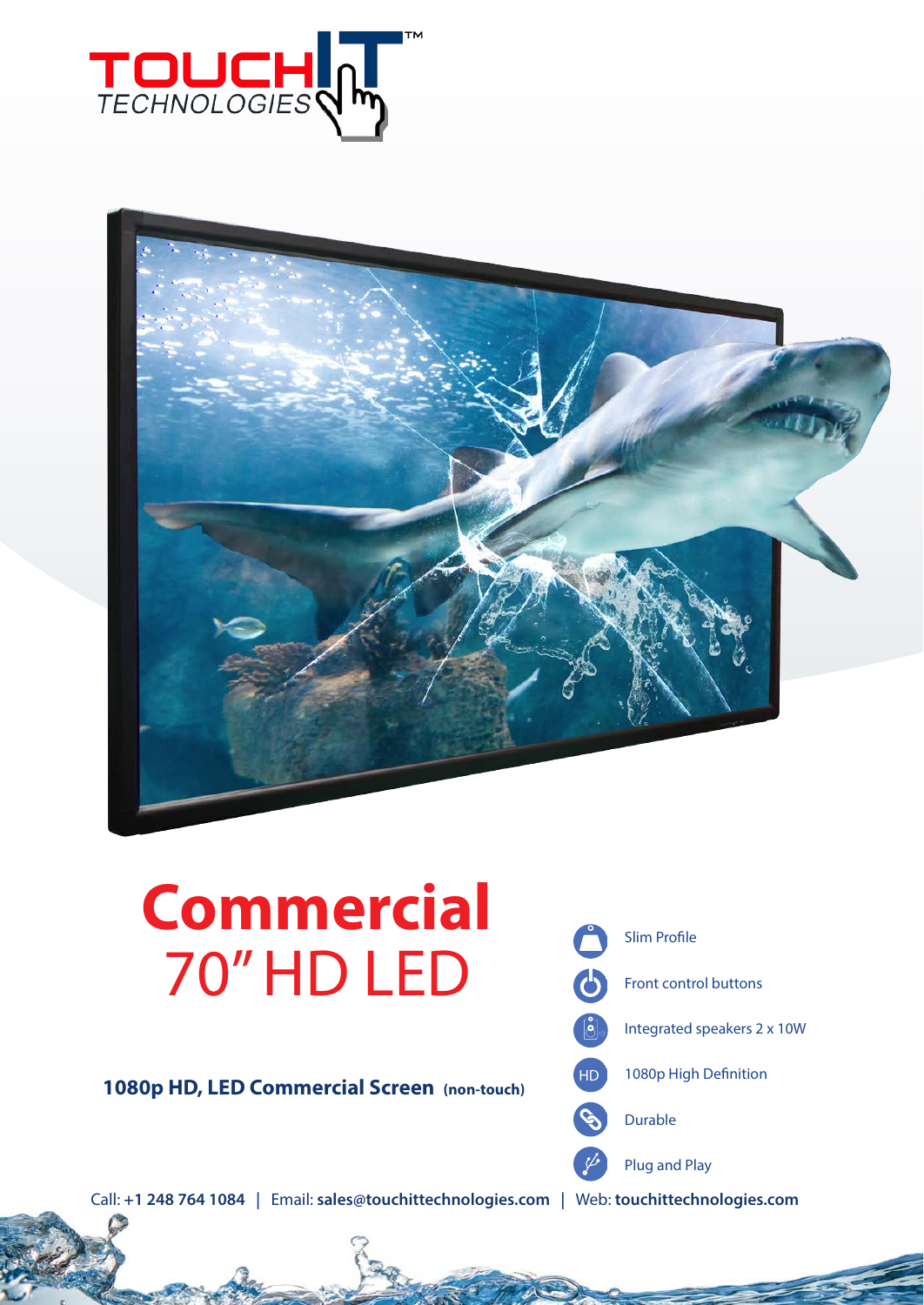

**1080p HD, LED Commercial Screen (non-touch)**

# 70" **Commercial LED**

### **Part Code : 0608641030365**

| Diagonal size                       | 70 inch                 |
|-------------------------------------|-------------------------|
| Glass type                          | LED                     |
| Resolution                          | 1920 x 1080 Native      |
| Resolution                          | 1920 x 1080 /60Hz       |
| Brightness (nits)                   | 350                     |
| Contrast ratio                      | 4000:1                  |
| Response time (grey to grey)        | 6 <sub>ms</sub>         |
| Aspect ratio                        | 16:9                    |
| Display colours                     | 1.06B                   |
| Viewing angle horizontal / vertical | 178°/178°               |
| Pixel pitch (mm)                    | $0.92$ (w) x $0.92$ (h) |
| Back light unit                     | LED                     |
|                                     |                         |



| Video input (analogue)    | D-sub                   |
|---------------------------|-------------------------|
| Video input (digital)     | UHD HDMI x 1   HDMI x 2 |
| Video input (digital)     | UHD DisplayPort x 1     |
| Video output (digial)     | N/A                     |
| Audio input               | HDMI, 3.5mm mini jack   |
| Speaker output            | 6 Ohm                   |
|                           |                         |
| USB (for media devices)   | x <sub>2</sub>          |
| Communication input port  | RS232                   |
| Communication output port | N/A                     |
|                           |                         |

#### **Features**

| Video    | Color temp.              | 5700(warm), 6500(medium),          |
|----------|--------------------------|------------------------------------|
|          |                          | 9300(cool), Standard               |
|          | Progressive scan         | ✓                                  |
| Sound    | Stereo                   | ✓                                  |
|          | Output                   | 10W                                |
|          | <b>Built-in speakers</b> | $10W \times 2$                     |
| Function | Languages                | English, Spanish, French, Dutch,   |
|          |                          | Chinese(S), Chinese (T), Japanese. |
|          |                          | (Able to add new language, option) |
|          | Auto ambience detection  |                                    |
|          | <b>IPC</b> adaptation    |                                    |



### Physical Specification

| Dimensions (not incl. stand) | mm 1608 (w) x 941.8 (h) x 90.5 (d)<br>763.30" x 37.1" x 3.56" |
|------------------------------|---------------------------------------------------------------|
| Product weight               | 67Kg / 147.71lbs                                              |
| VESA mount                   | 600 x 400 / 400 x 400                                         |
| Green approvals              | Lead free, RoHS compliant                                     |
| Regulatory approvals         | CE/FCC/CTICK                                                  |
|                              |                                                               |

#### Accessories

| Mains Outlet lead (US)     | $(1.8$ metres, $5'11'$<br>$\checkmark$       |
|----------------------------|----------------------------------------------|
| Euro mains lead            | $(1.8$ metres, $5'11'$<br>$\checkmark$       |
| <b>HDMI</b> lead           | $(1.8$ metres, $5'11'$<br>✓                  |
| VGA lead                   | $(1.8$ metres, $5'11'$<br>✓                  |
| Stereo mini jack lead      | $(1.8$ metres, $5'11'$                       |
| Remote control + batteries | $\checkmark$                                 |
| User manual                | ✓                                            |
| Shipping                   |                                              |
| <b>Shipping Dimensions</b> | 1745 x 238 x 1120<br>68.70" x 9.37" x 44.09" |
| Shipping Weight            | 94.4 Kg / 208.12lbs                          |
| Power                      |                                              |
| Service and warranty       | 3 years (On site USA, UK, AUS)               |
| Power consumption          | $<$ 200 watts                                |

Power consumption in standby mode < 0.5 watts MTBF 50,000 hours

## Call: **+1 248 764 1084 |** Email: **sales@touchittechnologies.com |** Web: **touchittechnologies.com**